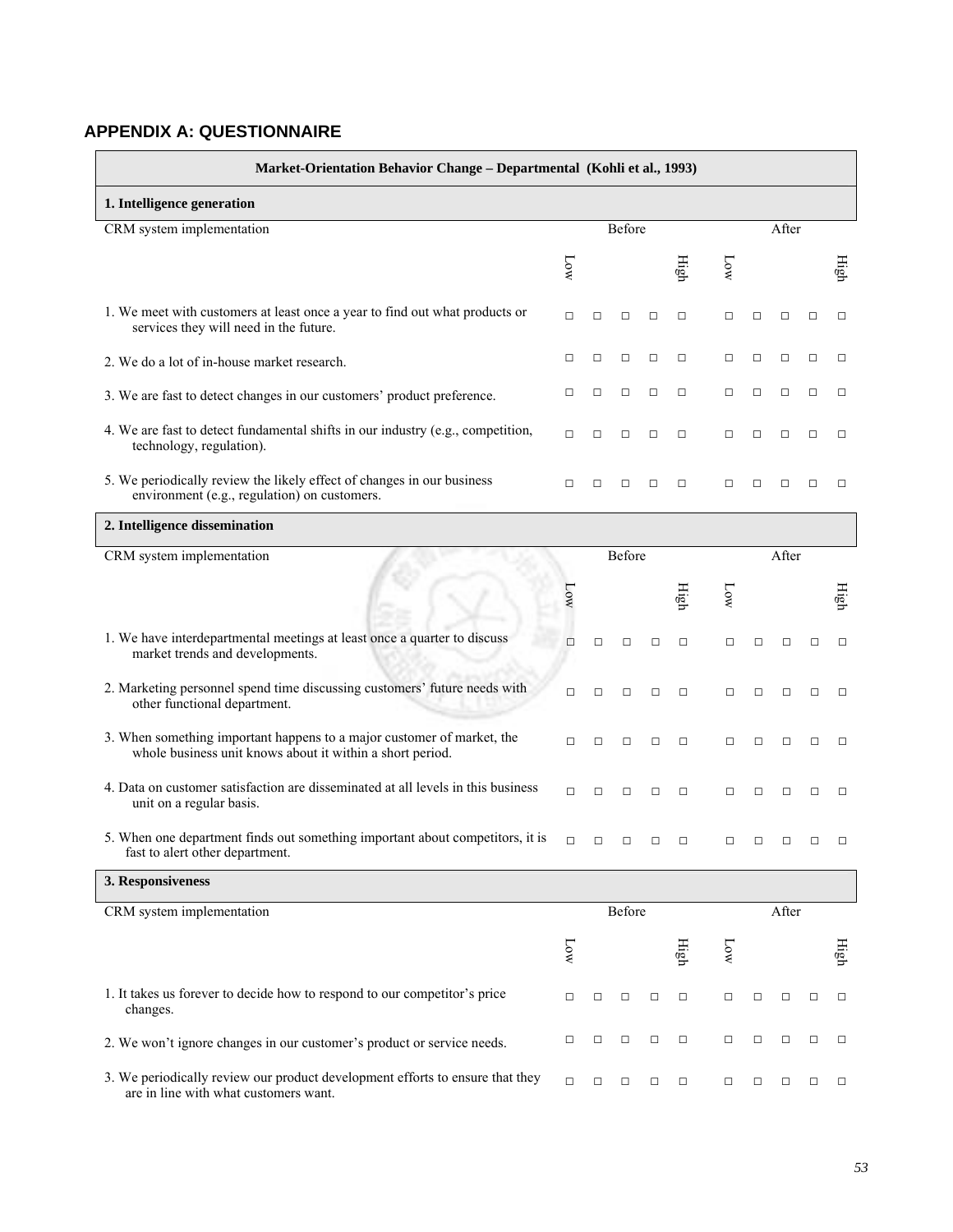| 4. Several departments get together periodically to plan a response to changes<br>taking place in our business environment.               |        | $\Box$ | П      | П      | $\Box$ | п      |        |        |        |  |
|-------------------------------------------------------------------------------------------------------------------------------------------|--------|--------|--------|--------|--------|--------|--------|--------|--------|--|
| 5. If a major competitor were to launch an intensive campaign targeted at our<br>customers, we would implement a response immediately.    |        | $\Box$ | $\Box$ | $\Box$ | $\Box$ | $\Box$ | $\Box$ | $\Box$ | $\Box$ |  |
| 6. The activities of the different departments in this business unit are well<br>coordinated.                                             | $\Box$ | $\Box$ | $\Box$ | $\Box$ | $\Box$ | $\Box$ | $\Box$ | $\Box$ | $\Box$ |  |
| 7. Customer complaints are paid much attention.                                                                                           | $\Box$ | $\Box$ | $\Box$ | $\Box$ | $\Box$ | $\Box$ | $\Box$ | $\Box$ | $\Box$ |  |
| 8. If we came up with a great marketing plan, we probably would be able to<br>implement it in a timely fashion.                           | $\Box$ | $\Box$ | $\Box$ | $\Box$ | $\Box$ | $\Box$ | $\Box$ | $\Box$ | $\Box$ |  |
| 9. When we find that customers would like us to modify a product of service,<br>the departments involved make concerted efforts to do so. | $\Box$ | $\Box$ | П      | $\Box$ | $\Box$ | $\Box$ | $\Box$ |        | п      |  |

10. What are the other impressive behaviors of departmental coordination you discovered in your business?

| <b>Market-Orientation Behavior Change - Empowerment</b>                                   |        |        |               |        |        |        |        |   |        |      |  |  |  |
|-------------------------------------------------------------------------------------------|--------|--------|---------------|--------|--------|--------|--------|---|--------|------|--|--|--|
| CRM system implementation                                                                 |        |        | <b>Before</b> |        |        | After  |        |   |        |      |  |  |  |
|                                                                                           | ğ      |        |               |        | igh    | ৡ      |        |   |        | High |  |  |  |
| 1. Employees are involved in decision making of customer problems in their<br>department. | $\Box$ |        |               |        | $\Box$ | $\Box$ |        |   |        |      |  |  |  |
| 2. Employees are gave the power to make critical customers' problems.                     | П      |        |               | $\Box$ | $\Box$ | $\Box$ | $\Box$ |   |        |      |  |  |  |
| 3. Employees' capabilities could be unleashed with an opened manner.                      | П      | $\Box$ |               | $\Box$ | $\Box$ | $\Box$ | $\Box$ | П | $\Box$ |      |  |  |  |
| 4. Employees are more creative and proactive when they are serving<br>customers.          | П      | $\Box$ | $\Box$        | $\Box$ | $\Box$ | $\Box$ | $\Box$ |   |        |      |  |  |  |

5. What are the other impressive changes of the individual behaviors you discovered in your business?

| <b>Top Management Initiatives</b>                                                         |        |   |        |        |          |
|-------------------------------------------------------------------------------------------|--------|---|--------|--------|----------|
| 1. The top management's understanding of CRM                                              |        |   |        |        |          |
|                                                                                           | Agree  |   |        |        | Disagree |
| 1. Top management really understands why the business needs to implement CRM.             | $\Box$ | П | $\Box$ | П      |          |
| 2. Top management could definitely state expectations of the CRM implementation.          | $\Box$ | П | $\Box$ | $\Box$ |          |
| 3. Top management could flexibly responses the environmental changes.                     | $\Box$ | П | $\Box$ | П      |          |
| 2. Substantial commitment                                                                 |        |   |        |        |          |
|                                                                                           | gree   |   |        |        | Disagree |
| 1. Top management allocates enough time to participate critical CRM meetings in business. | $\Box$ | П | $\Box$ | $\Box$ | $\Box$   |
| 2. Top management spends much percentage of his/her time on CRM.                          | П      |   |        | П      |          |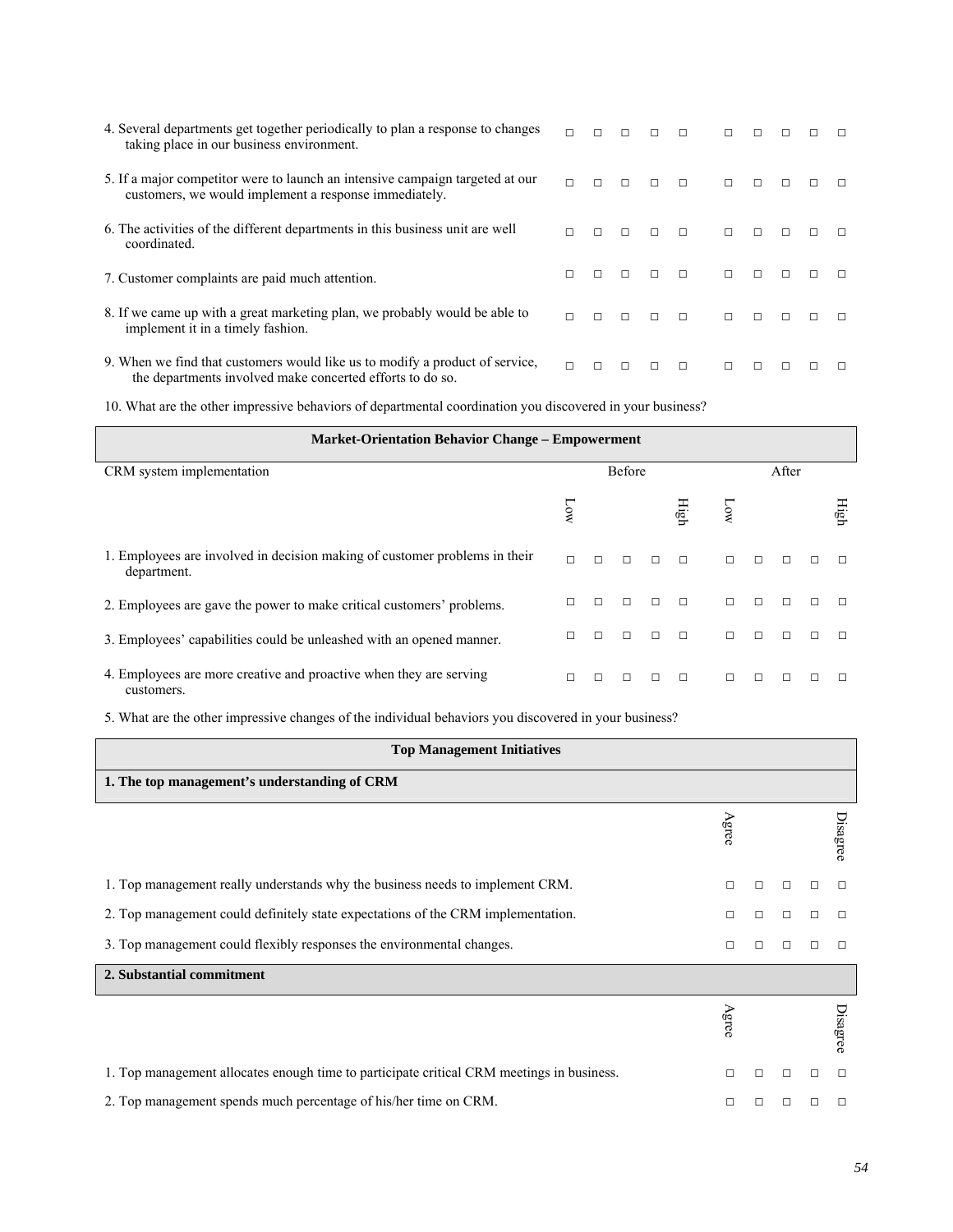| 3. Top management provides adequate budget and resources for the CRM implementation and the CRM<br>use. |        |      | □      | □      | □      | □      | □        |
|---------------------------------------------------------------------------------------------------------|--------|------|--------|--------|--------|--------|----------|
| 3. Practical executives                                                                                 |        |      |        |        |        |        |          |
|                                                                                                         |        |      | Agree  |        |        |        | Disagree |
| 1. Project leader of CRM has enough decision power to enforce the changes of CRM related processes.     |        |      | $\Box$ | $\Box$ | $\Box$ | $\Box$ | $\Box$   |
| 2. Top management initiates the CRM implementation.                                                     |        |      | $\Box$ | □      | $\Box$ | $\Box$ | $\Box$   |
| 4. Top management enforcement                                                                           |        |      |        |        |        |        |          |
|                                                                                                         |        |      | Agree  |        |        |        | Disagree |
| 1. Top management actively lead, encourage, and facilitate the CRM use.                                 |        |      | $\Box$ | □      | $\Box$ | □      | $\Box$   |
| 2. Top management could properly deal with the departmental conflict.                                   |        |      | $\Box$ | □      | $\Box$ | □      | $\Box$   |
| 5. Measurement of the results                                                                           |        |      |        |        |        |        |          |
|                                                                                                         |        |      | Agree  |        |        |        | Disagree |
| 1. The business has adequate measurement indicators about the CRM use.                                  |        |      | $\Box$ | □      | $\Box$ | $\Box$ | $\Box$   |
| 2. What is the importance of the customer value in the balance score card.                              |        |      |        |        |        |        |          |
| 6. Continuous improvement                                                                               |        |      |        |        |        |        |          |
|                                                                                                         |        |      | Agree  |        |        |        | Disagree |
| 1. The business has clearly short, middle, and long term plans of CRM.                                  |        |      | $\Box$ | $\Box$ | □      | $\Box$ | $\Box$   |
| 2. The business continuously measures the goals of these plans.                                         |        |      | □      | $\Box$ | □      | $\Box$ | $\Box$   |
| 3. The business would improve and response the lacks of plans after goal measuring.                     |        |      |        |        |        |        |          |
| 4. Employees get appropriate reward after goal measuring.                                               |        |      | $\Box$ | $\Box$ | $\Box$ | $\Box$ | $\Box$   |
| 5. In you opinion, what are the management initiatives that top management needs to apply?              |        |      |        |        |        |        |          |
| <b>Process Performance</b>                                                                              |        |      |        |        |        |        |          |
| 1. Marketing and sales                                                                                  |        |      |        |        |        |        |          |
| CRM system implementation                                                                               | Before |      |        |        | After  |        |          |
| $\Gamma$ ow                                                                                             |        | High | Low    |        |        |        | High     |

2. What else are the positive improvements of marketing and sales processes after CRM implementation?

1. Companies could target chosen market segments, micro-segments or

individual customers more precisely.

□ □ □ □ □ □ □ □ □ □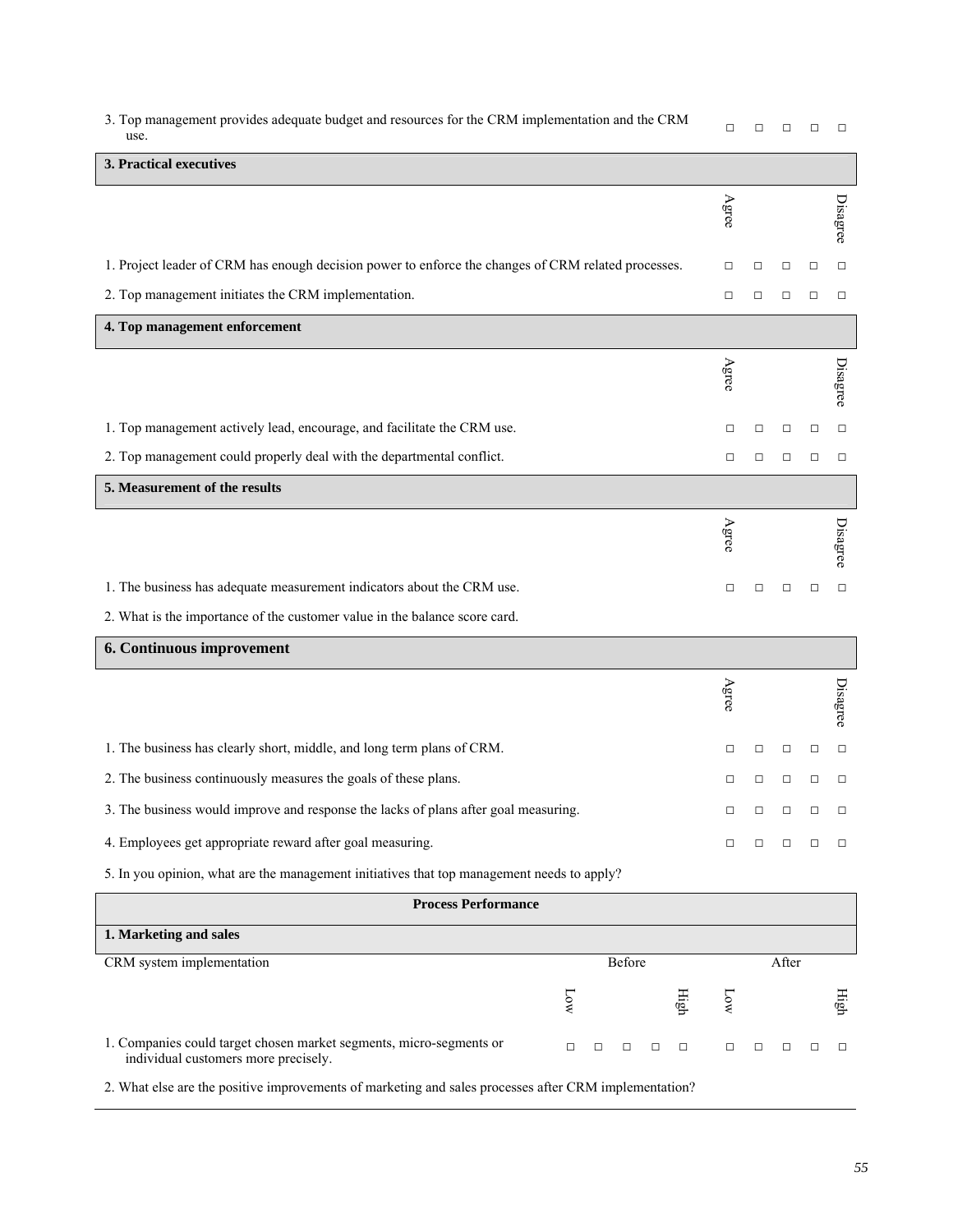| 2. R&D                                                                                       |        |        |        |                 |        |                   |        |      |
|----------------------------------------------------------------------------------------------|--------|--------|--------|-----------------|--------|-------------------|--------|------|
| CRM system implementation                                                                    |        |        | Before |                 |        |                   | After  |      |
|                                                                                              |        |        |        | $\lim_{\delta}$ |        |                   |        | Нigh |
| 1. CRM system provides powerful analytics capabilities, enables companies to<br>spot trends. | $\Box$ | $\Box$ | $\Box$ | $\Box$          |        | $\Box \quad \Box$ | $\Box$ |      |
| 2. Companies achieve dynamic R&D through cross-organizational<br>communication.              | $\Box$ |        |        |                 | $\Box$ |                   |        |      |

3. What else are the positive improvements of R&D processes after CRM implementation?

| 3. Production                                                                                 |        |        |        |        |                                                                              |  |  |  |      |  |
|-----------------------------------------------------------------------------------------------|--------|--------|--------|--------|------------------------------------------------------------------------------|--|--|--|------|--|
| CRM system implementation                                                                     |        | Before |        | After  |                                                                              |  |  |  |      |  |
|                                                                                               | à      |        |        | High   | ģ                                                                            |  |  |  | High |  |
| 1. Customer requirement could be precisely forecasted.                                        | $\Box$ |        |        | $\Box$ |                                                                              |  |  |  |      |  |
| 2. Employees could easily track the customer information and quickly respond<br>to customers. | $\Box$ |        | $\Box$ | $\Box$ | $\begin{array}{cccccccccccccc} \Box & \Box & \Box & \Box & \Box \end{array}$ |  |  |  |      |  |
| 3. Productivity is increased after the successful implementation of CRM.                      |        |        |        |        |                                                                              |  |  |  |      |  |

4. What else are the positive improvements of production processes after CRM implementation?

| 4. Logistics                                                                                            |        |        |               |        |        |        |  |  |  |      |  |  |
|---------------------------------------------------------------------------------------------------------|--------|--------|---------------|--------|--------|--------|--|--|--|------|--|--|
| CRM system implementation                                                                               |        |        | <b>Before</b> |        |        | After  |  |  |  |      |  |  |
|                                                                                                         | ð      |        |               |        | Ξig    | ð      |  |  |  | Нigh |  |  |
| 1. Companies could well manage interactions between their customers and<br>their hundreds of retailers. | $\Box$ | $\Box$ | П             | $\Box$ | $\Box$ | $\Box$ |  |  |  |      |  |  |
| 2. Companies could effectively address the logistical and follow-up<br>requirements of events.          | $\Box$ | $\Box$ | $\Box$        | $\Box$ | $\Box$ | $\Box$ |  |  |  |      |  |  |
| 3. Dealers and distributors are supported by information sharing.                                       | П      | П      |               |        |        |        |  |  |  |      |  |  |

4. What else are the positive improvements of logistics processes after CRM implementation?

| 5. Fulfillment                                                                                 |   |        |        |        |        |  |  |   |      |  |
|------------------------------------------------------------------------------------------------|---|--------|--------|--------|--------|--|--|---|------|--|
| CRM system implementation                                                                      |   | Before |        | After  |        |  |  |   |      |  |
|                                                                                                | à |        |        | igo    | ट्रे   |  |  |   | Нigh |  |
| 1. Employees, in every department, could immediately fulfill customer needs.                   | п |        | П      |        |        |  |  | П |      |  |
| 2. Response time is decreased after the successful implementation of CRM.                      | П |        | $\Box$ | $\Box$ | $\Box$ |  |  |   |      |  |
| 3. What else are the positive improvements of fulfillments processes after CRM implementation? |   |        |        |        |        |  |  |   |      |  |

**Market Performance (Homburg and Pflesser, 2000)**